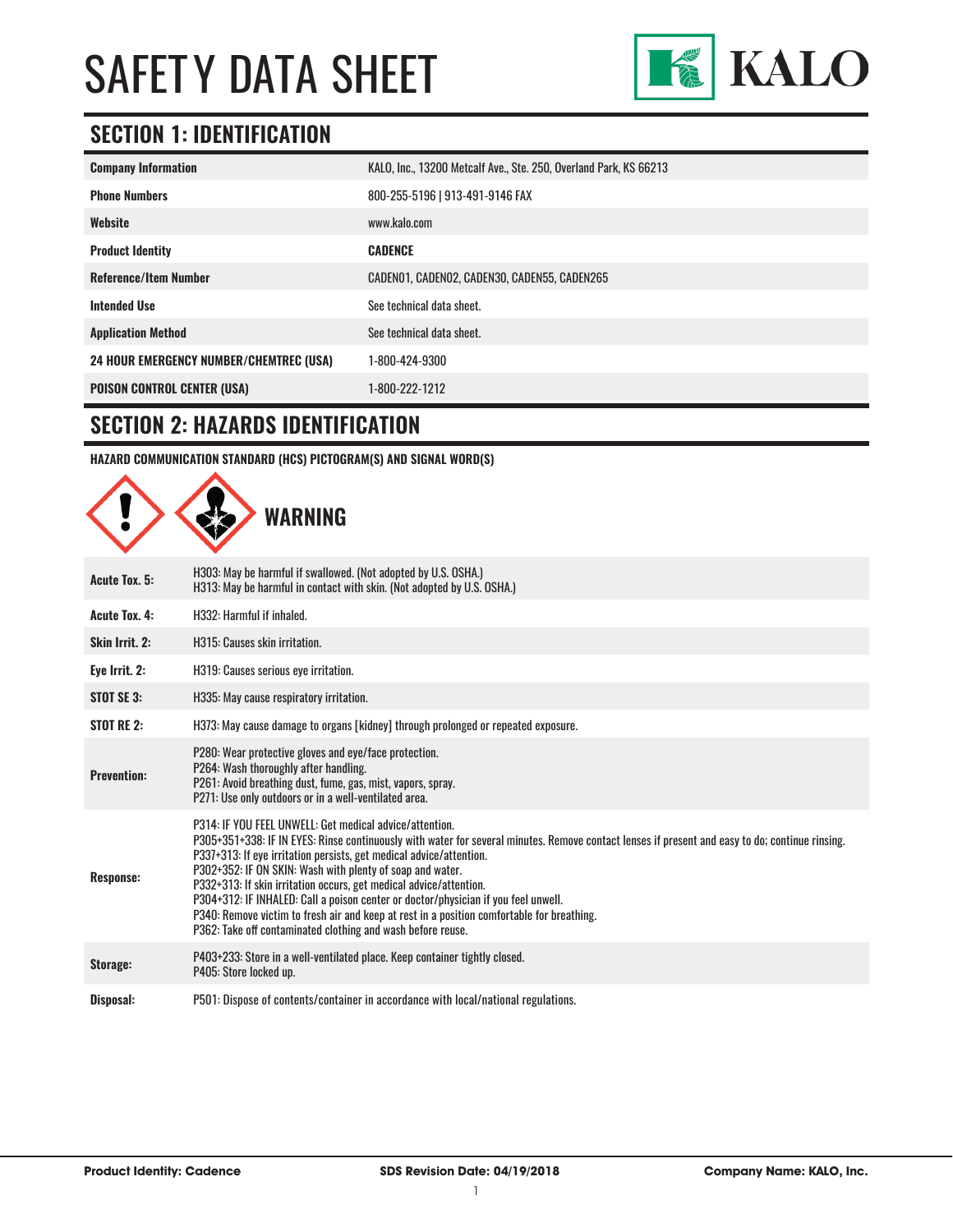

#### **SECTION 3: COMPOSITION/INFORMATION ON INGREDIENTS**

**This product is labeled with the following GHS Classifications, as it contains substances that present a hazard within the meaning of the relevant State and Federal Hazardous Substances regulations. This product is a proprietary blend. In accordance with paragraph (i) of§ 1910.1200, the specific chemical identity and/or exact percentage (concentration) of composition has been withheld as a trade secret.**

| <b>Ingredient/Chemical Designations:</b> | <b>Proprietary Solvent</b>                                      |
|------------------------------------------|-----------------------------------------------------------------|
| <b>CAS No.:</b>                          | Proprietary                                                     |
| Weight %:                                | $25\% - 50\%$                                                   |
| Notes:                                   | [1] Substance classified with a health or environmental hazard. |
| <b>Ingredient/Chemical Designations:</b> | <b>Proprietary Surfactant</b>                                   |
| <b>CAS No.:</b>                          | Proprietary                                                     |
| Weight %:                                | $10\% - 25\%$                                                   |
| Notes:                                   | [1] Substance classified with a health or environmental hazard. |
| <b>Ingredient/Chemical Designations:</b> | <b>Proprietary Surfactant</b>                                   |
| <b>CAS No.:</b>                          | Proprietary                                                     |
| Weight %:                                | $10\% - 25\%$                                                   |
| Notes:                                   | [1] Substance classified with a health or environmental hazard. |

### **SECTION 4: FIRST AID MEASURES**

#### **[DESCRIPTIONS]**

| General:           | In all cases of doubt, or when symptoms persist, seek medical attention. Never give anything by mouth to an unconscious person.                                                                                                         |
|--------------------|-----------------------------------------------------------------------------------------------------------------------------------------------------------------------------------------------------------------------------------------|
| <b>Inhalation:</b> | Remove to fresh air. Keep patient warm and at rest. If breathing is irregular or stopped, give artificial respiration. If unconscious, place in the recovery<br>position and obtain immediate medical attention. Give nothing by mouth. |
| Eyes:              | Irrigate copiously with clean fresh water for at least 10 minutes, holding the eyelids apart and seek medical attention.                                                                                                                |
| Skin:              | Remove contaminated clothing. Wash skin thoroughly with soap and water or use a recognized skin cleanser. Do NOT use solvents or thinners.                                                                                              |
| Ingestion:         | If accidentally swallowed, obtain immediate medical attention. Keep at rest. Do NOT induce vomiting.                                                                                                                                    |
|                    | [MOST IMPORTANT SYMPTOMS AND EFFECTS, BOTH ACUTE AND DELAYED]                                                                                                                                                                           |
| Overview:          | No adverse symptoms or effects anticipated under normal handling conditions. See Section 2 for further details.                                                                                                                         |
| Eyes:              | Causes serious eye irritation.                                                                                                                                                                                                          |
| Skin:              | May be harmful in contact with skin. (Not adopted by U.S. OSHA.) Causes skin irritation.                                                                                                                                                |
| Ingestion:         | May be harmful if swallowed. (Not adopted by U.S. OSHA.)                                                                                                                                                                                |
| <b>Inhalation:</b> | Harmful if inhaled. May cause respiratory irritation.                                                                                                                                                                                   |

#### **SECTION 5: FIREFIGHTING MEASURES**

| <b>Extinguishing Media:</b>     | Recommended extinguishing media: alcohol resistant foam, CO <sup>2</sup> , powder, water spray. Do not use water jet.                                                                                                                                                                                                                                  |
|---------------------------------|--------------------------------------------------------------------------------------------------------------------------------------------------------------------------------------------------------------------------------------------------------------------------------------------------------------------------------------------------------|
| <b>Special Hazards:</b>         | Combustion may yield smoke, carbon monoxide, and other products of incomplete combustion. Oxides of sulfur, nitrogen or phosphorus<br>may also be formed. Obtain special instructions before use. Do not handle until all safety precautions have been read and understood. Avoid<br>breathing dust, fume, gas, mist, vapors and spray.                |
| <b>Advice For Firefighters:</b> | Evacuate area. Prevent contamination from run-off of adjacent areas, streams, drinking water and sewers. Do not flush down sewers or other<br>drainage systems. Exposed firefighters must wear standard protective equipment and in enclosed areas self-contained breathing apparatus.<br>Use water-spray to cool fire-exposed surfaces and personnel. |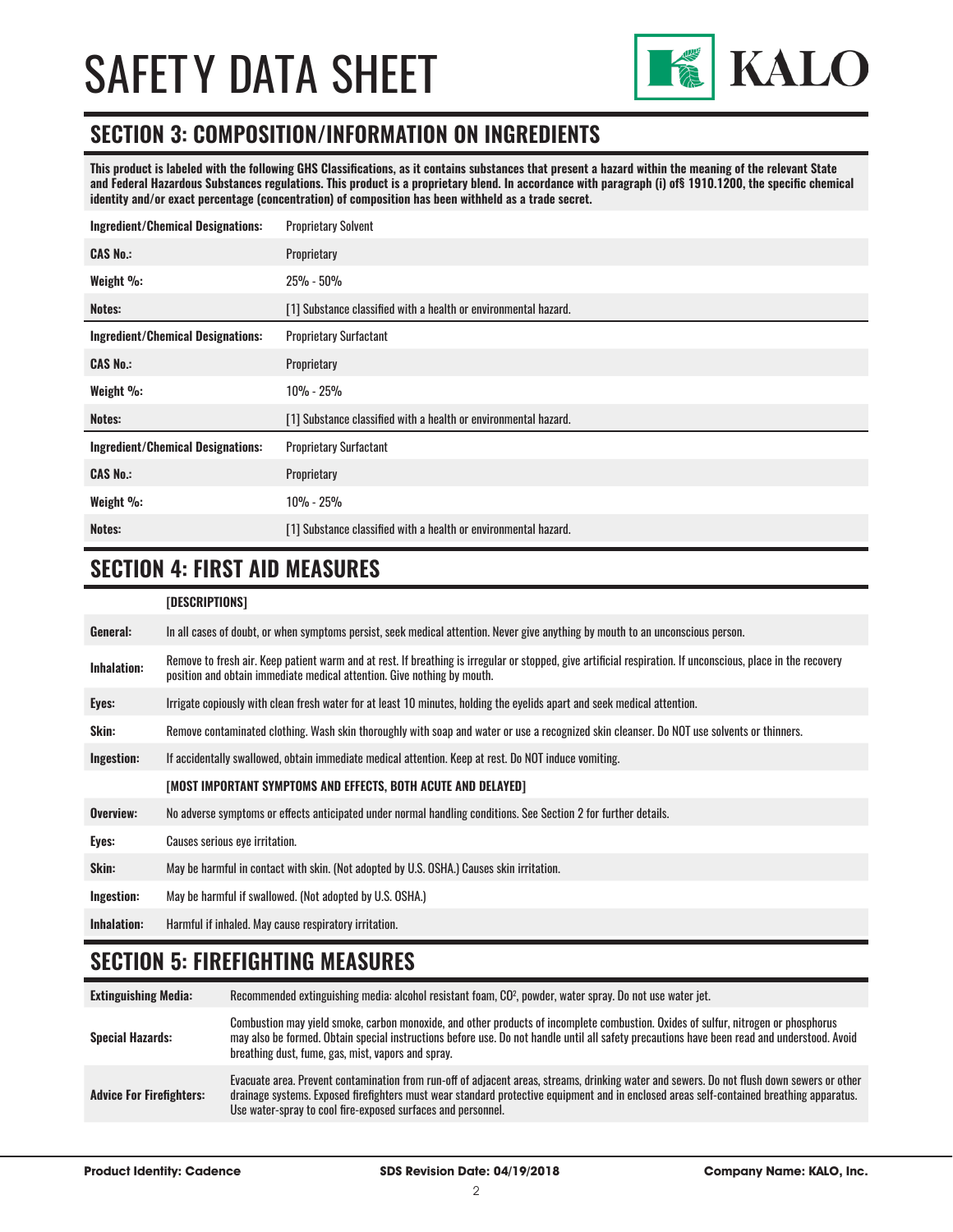

### **SECTION 6: ACCIDENTAL RELEASE MEASURES**

| <b>Precautions/Procedures:</b>                                         | Keep all sources of ignition away from spill/release. In case of a major spill or spillage in a confined space evacuate the area and<br>check vapor levels.                                                                                                                                                                                                                                                                                                                                                                                                                                                                                                               |
|------------------------------------------------------------------------|---------------------------------------------------------------------------------------------------------------------------------------------------------------------------------------------------------------------------------------------------------------------------------------------------------------------------------------------------------------------------------------------------------------------------------------------------------------------------------------------------------------------------------------------------------------------------------------------------------------------------------------------------------------------------|
| <b>Environmental Precautions:</b>                                      | Do not allow spills to enter drains or water courses.                                                                                                                                                                                                                                                                                                                                                                                                                                                                                                                                                                                                                     |
| <b>Methods and Material For</b><br><b>Containment and Cleaning Up:</b> | Ventilate the area and avoid breathing vapors. Take the personal protective measures listed in Section 8. Contain and absorb spillage<br>with non-combustible materials (e.g. sand/earth/vermiculite). Place in closed containers outside buildings and dispose of according<br>to the Waste Regulations (see Section 13). Clean, preferably with a detergent. Do not use solvents. Do not allow spills to enter drains<br>or water courses. If drains, sewers, streams or lakes are contaminated, inform the local water company immediately. In the case of<br>contamination of rivers, streams, or lakes, the Environmental Protection Agency should also be informed. |

### **SECTION 7: HANDLING AND STORAGE**

| <b>Precautions For Safe Handling:</b> | Do not get in eyes, on skin, or on clothing. Do not breathe vapors or mists. Keep container closed. Use only with adequate<br>ventilation. Use good personal hygiene practices. Wash hands before eating, drinking, smoking. Remove contaminated clothing and<br>wash before reuse. Destroy contaminated belts and shoes and other items that cannot be decontaminated.<br>See Section 2 for further details. |
|---------------------------------------|---------------------------------------------------------------------------------------------------------------------------------------------------------------------------------------------------------------------------------------------------------------------------------------------------------------------------------------------------------------------------------------------------------------|
| <b>Conditions For Safe Storage:</b>   | Store in tightly closed containers in dry, well-ventilated area, away from excessive heat and incompatibles.<br>See Section 2 for further details.                                                                                                                                                                                                                                                            |
| <b>Incompatible Materials:</b>        | Oxidizing agents.                                                                                                                                                                                                                                                                                                                                                                                             |
| <b>Specific End Use(s):</b>           | See technical data sheet.                                                                                                                                                                                                                                                                                                                                                                                     |

### **SECTION 8: EXPOSURE CONTROLS/PERSONAL PROTECTION**

**Exposure Data:** This product contains the following ingredients (at greater than 0.1%) with established limits for exposure under OSHA, ACGIH or NIOSH.

| <b>CAS No.</b> | Ingredient                    | <b>Source</b> | Value                |
|----------------|-------------------------------|---------------|----------------------|
| Proprietary    |                               | <b>OSHA</b>   | No Established Limit |
|                | <b>Proprietary Solvent</b>    | <b>ACGIH</b>  | No Established Limit |
|                |                               | <b>NIOSH</b>  | No Established Limit |
| Proprietary    |                               | <b>OSHA</b>   | No Established Limit |
|                | <b>Proprietary Surfactant</b> | ACGIH         | No Established Limit |
|                |                               | <b>NIOSH</b>  | No Established Limit |
| Proprietary    |                               | <b>OSHA</b>   | No Established Limit |
|                | <b>Proprietary Surfactant</b> | ACGIH         | No Established Limit |
|                |                               | <b>NIOSH</b>  | No Established Limit |

**Carcinogen Data:** This product contains no ingredients (at greater than 0.1%) that are suspected of being or known to be a carcinogen under OSHA, NTP or IARC.

|                              | <b>[EXPOSURE CONTROLS]</b>                                                                                                                                                                                                                                                                                                             |
|------------------------------|----------------------------------------------------------------------------------------------------------------------------------------------------------------------------------------------------------------------------------------------------------------------------------------------------------------------------------------|
| <b>Respiratory:</b>          | If workers are exposed to concentrations above the exposure limit, they must use the appropriate certified respirators.                                                                                                                                                                                                                |
| Eyes:                        | Wear safety eyewear (e.g. safety spectacles/goggles/visors) to protect against the splash of liquids.                                                                                                                                                                                                                                  |
| Skin:                        | Overalls, which cover the body, arms, and legs, should be worn. Skin should not be exposed. All parts of the body should be washed after<br>contact.                                                                                                                                                                                   |
| <b>Engineering Controls:</b> | Provide adequate ventilation. Where reasonably practicable, this should be achieved by the use of local exhaust ventilation and good general<br>extraction. If these are not sufficient to maintain concentrations of particulates, and any vapor below occupational exposure limits, suitable<br>respiratory protection must be worn. |
| <b>Other Work Practices:</b> | See technical data sheet. See Prevention in Section 2.                                                                                                                                                                                                                                                                                 |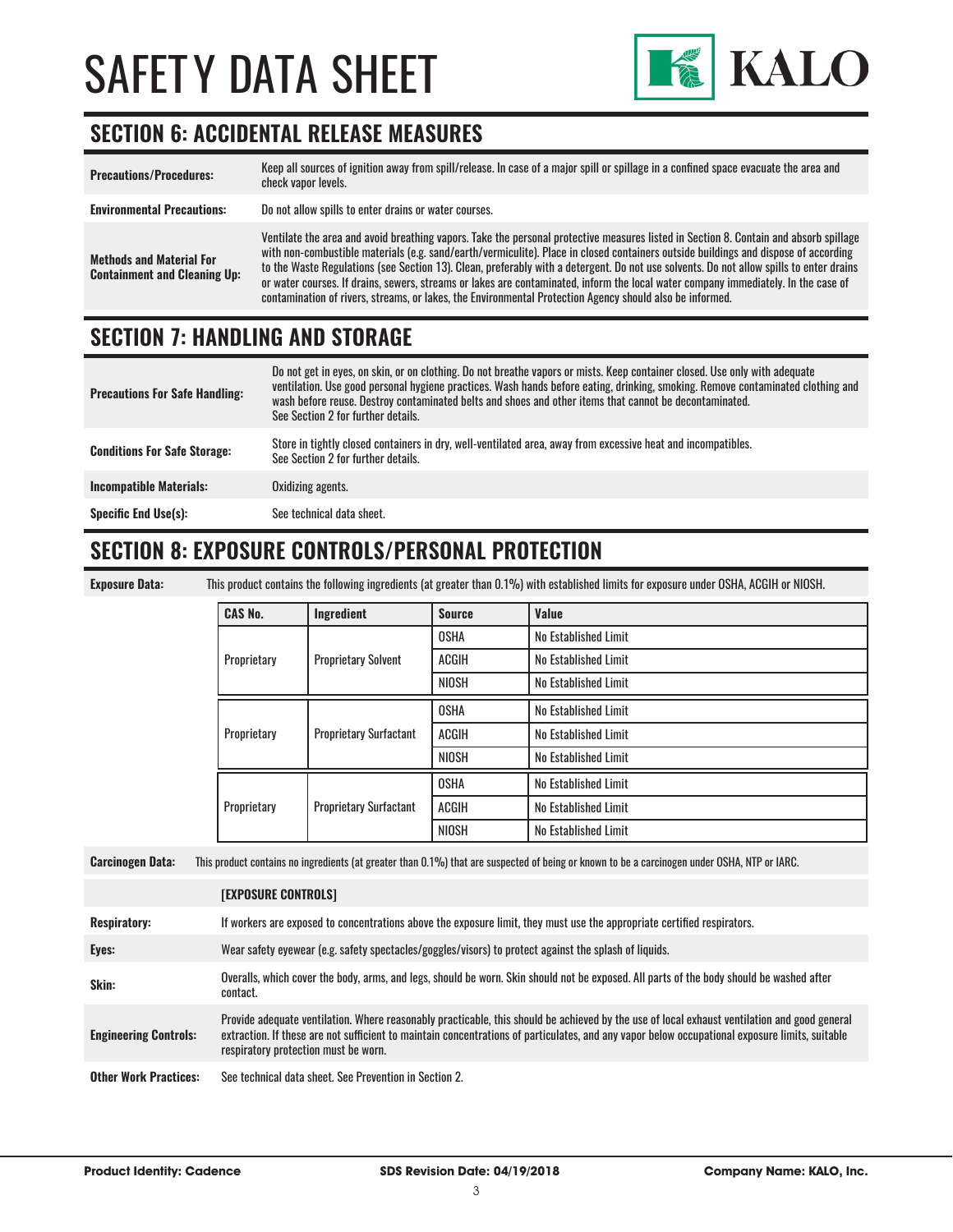

### **SECTION 9: PHYSICAL AND CHEMICAL PROPERTIES**

| Appearance:                                       | <b>Clear Liquid</b>                             |
|---------------------------------------------------|-------------------------------------------------|
| Odor:                                             | Mild                                            |
| <b>Odor Threshold:</b>                            | <b>Not Measured</b>                             |
| pH:                                               | $5 - 7$                                         |
| <b>Specific Gravity:</b>                          | 1.07                                            |
| <b>Flashpoint:</b>                                | >300°F (>149°C) Pensky Martin Closed Cup (PMCC) |
| <b>Solubility in Water:</b>                       | <b>Not Measured</b>                             |
| Viscosity (cSt):                                  | >20.5 @ 20°C                                    |
| $VOC\%$                                           | <b>Not Measured</b>                             |
| Vapor Pressure (Pa):                              | <b>Not Measured</b>                             |
| <b>Vapor Density:</b>                             | <b>Not Measured</b>                             |
| <b>Melting/Freezing Points:</b>                   | <b>Not Measured</b>                             |
| Initial Boiling Point/Range (OF/OC):              | No Established Limit                            |
| <b>Flammability (Solid, Gas):</b>                 | <b>Not Measured</b>                             |
| <b>Upper Flammability/Explosive Limits:</b>       | <b>Not Measured</b>                             |
| Lower Flammability/Explosive Limits:              | <b>Not Measured</b>                             |
| <b>Decomposition Temperature:</b>                 | <b>Not Measured</b>                             |
| <b>Auto-Ignition Temperature:</b>                 | <b>Not Measured</b>                             |
| Partition Co-Efficient n-octanol/water (Log Kow): | <b>Not Measured</b>                             |
| <b>Evaporation Rate (Ether=1):</b>                | <b>Not Measured</b>                             |
| Other:                                            | No other relevant information.                  |

### **SECTION 10: STABILITY AND REACTIVITY**

| Reactivity:                              | Not chemically reactive.                                                                                |
|------------------------------------------|---------------------------------------------------------------------------------------------------------|
| <b>Chemical Stability:</b>               | Stable under normal ambient and anticipated conditions of use.                                          |
| <b>Hazardous Reactions:</b>              | Hazardous reactions not anticipated.                                                                    |
| <b>Conditions To Avoid:</b>              | Extended exposure to high temperatures can cause decomposition. Avoid all possible sources of ignition. |
| Incompatible Materials:                  | Oxidizing agents.                                                                                       |
| <b>Hazardous Decomposition Products:</b> | Not anticipated under normal conditions of use.                                                         |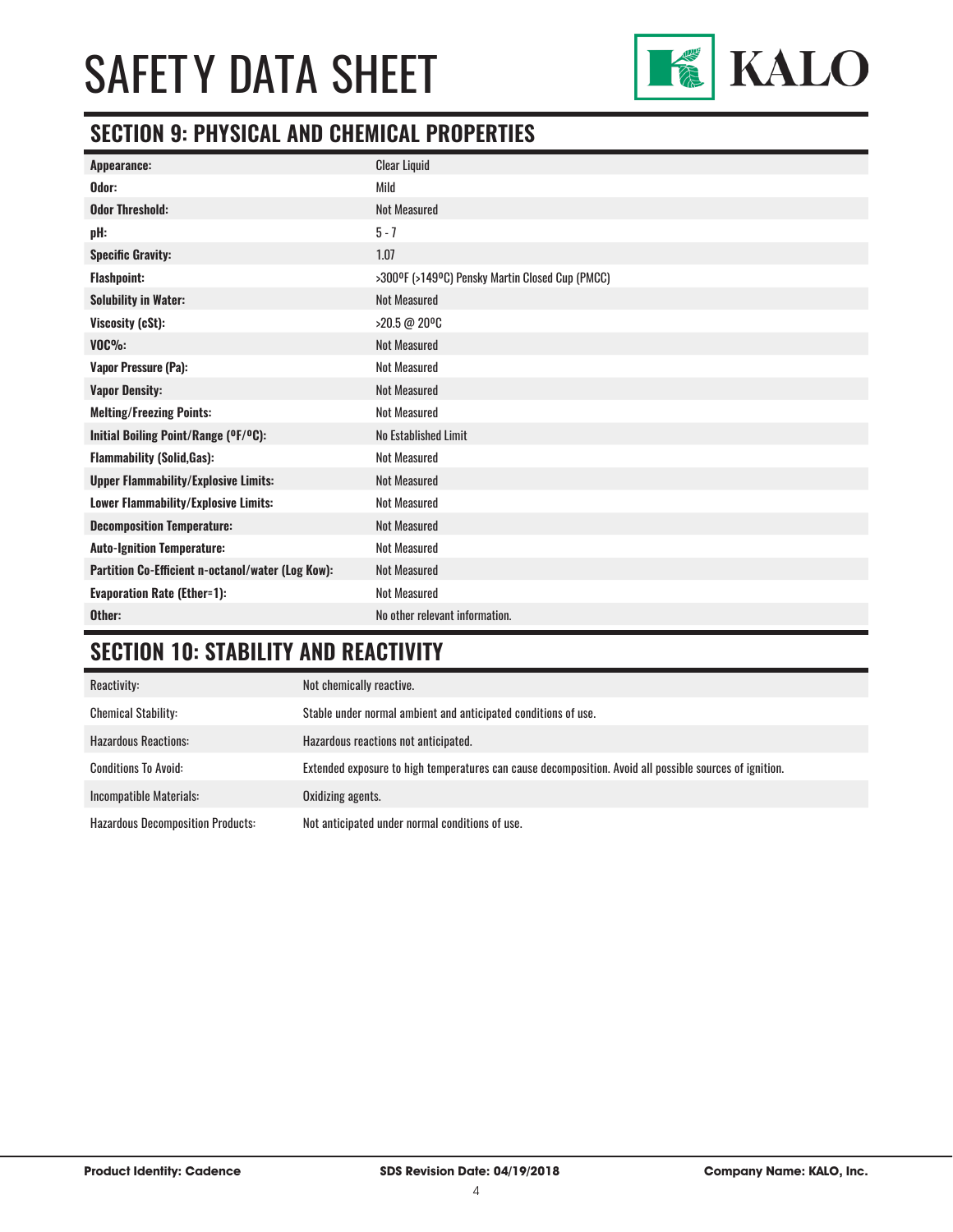

### **SECTION 11: TOXICOLOGICAL INFORMATION**

| <b>ACUTE TOXICITY ESTIMATE (ATE)</b>                              |                                                                                |                          |
|-------------------------------------------------------------------|--------------------------------------------------------------------------------|--------------------------|
| Ingredients:                                                      | <b>Proprietary Blend</b>                                                       |                          |
| Oral LD50mg/kg:                                                   | >2,000.00/Category: NA                                                         |                          |
| Skin LD50mg/kg:                                                   | >2,000.00/Category: NA                                                         |                          |
| <b>Inhalation Vapor/L/4hr:</b>                                    | 11.00/Category: NA                                                             |                          |
| Inhalation Dust/Mist LC50mg/L/4hr:                                | 1.50/Category: NA                                                              |                          |
| <b>ITEM</b>                                                       | <b>HAZARD</b>                                                                  | <b>CATEGORY</b>          |
| <b>Acute Toxicity (mouth):</b>                                    | May be harmful if swallowed.<br>(Not adopted by U.S. OSHA.)                    | $\overline{\mathbf{5}}$  |
| <b>Acute Toxicity (skin):</b>                                     | May be harmful in contact with skin.<br>(Not adopted by U.S. OSHA.)            | $\bf 5$                  |
| <b>Acute Toxicity (inhalation):</b>                               | Harmful if inhaled.                                                            | 4                        |
| <b>Skin Corrosion/Irritation:</b>                                 | <b>Causes skin irritation.</b>                                                 | $\overline{2}$           |
| <b>Eye Damage/Irritation:</b>                                     | <b>Causes serious eye irritation</b>                                           | $\mathbf 2$              |
| <b>Sensitization (respiratory):</b>                               | Not Applicable                                                                 | $\overline{\phantom{a}}$ |
| <b>Sensitization (skin):</b>                                      | Not Applicable                                                                 | $\overline{\phantom{a}}$ |
| <b>Germ Toxicity:</b>                                             | Not Applicable                                                                 | $\overline{\phantom{a}}$ |
| <b>Carcinogenicity:</b>                                           | Not Applicable                                                                 | $-$                      |
| <b>Reproductive Toxicity:</b>                                     | Not Applicable                                                                 | --                       |
| <b>Specific Target Organ Systemic Toxicity-Single Exposure:</b>   | May cause respiratory irritation.                                              | 3                        |
| <b>Specific Target Organ Systemic Toxicity-Repeated Exposure:</b> | May cause damage to organs [kidney] through prolonged or<br>repeated exposure. | $\overline{2}$           |
| <b>Aspiration Hazard:</b>                                         | <b>Not Applicable</b>                                                          | $\overline{\phantom{a}}$ |

### **SECTION 12: ECOLOGICAL INFORMATION**

| <b>Toxicity:</b>                       | No additional information provided for this product.  |  |
|----------------------------------------|-------------------------------------------------------|--|
| <b>Persistence and Degradability:</b>  | There is no data available on the preparation itself. |  |
| <b>Bioaccumulative Potential:</b>      | Not measured.                                         |  |
| <b>Mobility In Soil:</b>               | No data available.                                    |  |
| <b>Results of PBT and vPvB Assess:</b> | This product contains no PBT/vPvB chemicals.          |  |
| <b>Other Adverse Effects:</b>          | No data available.                                    |  |

### **SECTION 13: DISPOSAL CONSIDERATIONS**

**Waste Treatment Methods:** Do not allow into drains or water courses. Wastes and emptied containers should be disposed of in accordance with regulations made under the Control of Pollution Act and the Environmental Protection Act. Using information provided in this data sheet advice should be obtained from the Waste Regulation Authority, whether the special waste regulations apply. Dispose of contents in accordance with local and national regulations.